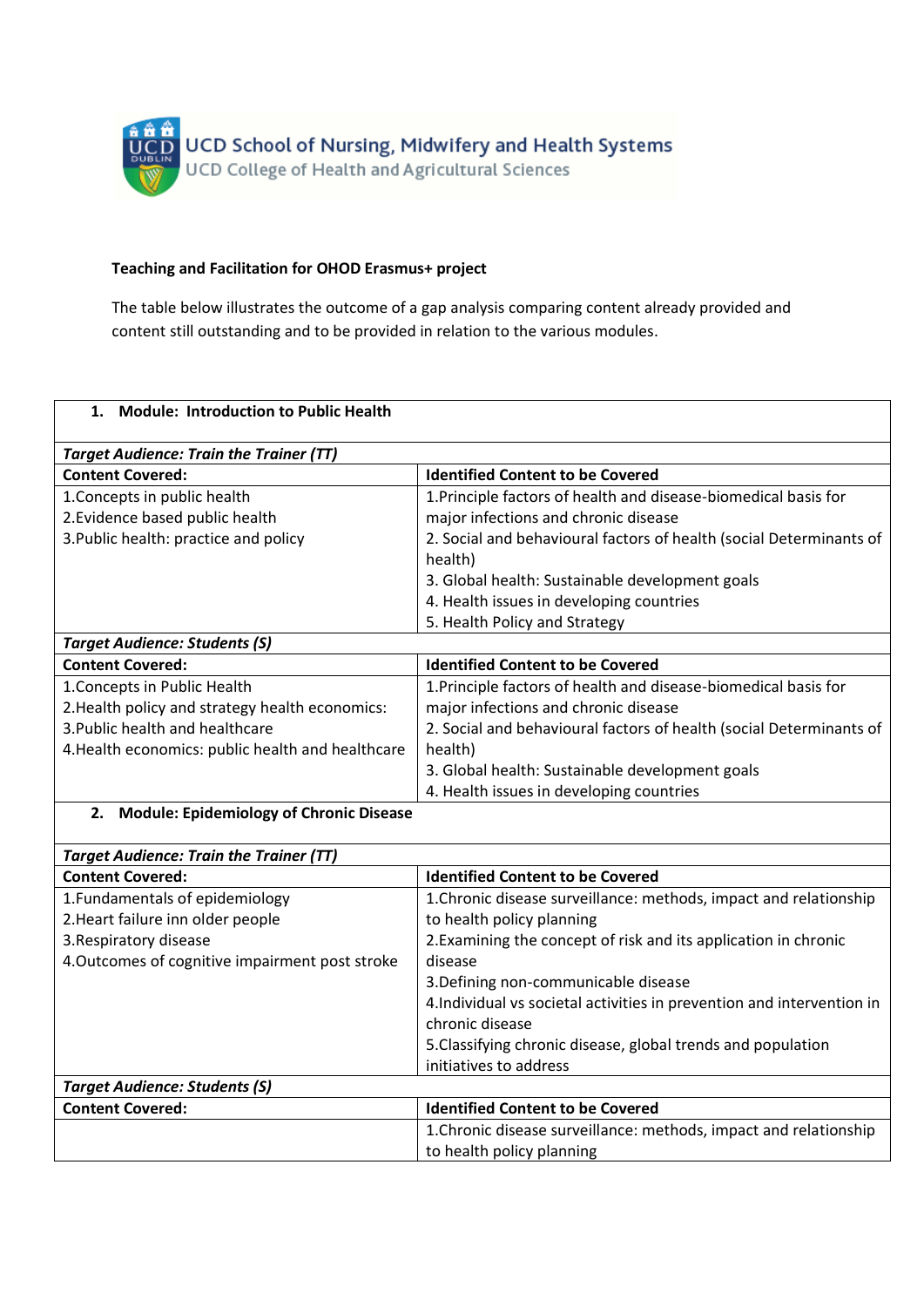| 2. Examining the concept of risk and its application in chronic        |
|------------------------------------------------------------------------|
| disease                                                                |
| 3. Defining non-communicable disease                                   |
| 4. Individual vs societal activities in prevention and intervention in |
| chronic disease                                                        |
| 5. Classifying chronic disease, global trends and population           |
| initiatives to address                                                 |
| 6. Fundamentals of epidemiology                                        |
| 7. Heart failure in older people                                       |
| 8. Respiratory disease                                                 |
| 9. Outcomes of cognitive impairment post stroke                        |

### **3. Module: Health Education and Promotion**

| <b>Target Audience: Train the Trainers (TT)</b> |                                           |
|-------------------------------------------------|-------------------------------------------|
| <b>Content Covered:</b>                         | <b>Identified Content to be Covered</b>   |
|                                                 | 1. Theories of health promotion           |
|                                                 | 2. Approaches in health education         |
|                                                 | 3. Using a population health approach for |
|                                                 | vulnerable/marginalised populations       |
| <b>Target Audience: Students (S)</b>            |                                           |
| <b>Content Covered:</b>                         | <b>Identified Content to be Covered</b>   |
|                                                 | 1. Theories of health promotion           |
|                                                 | 2. Approaches in health education         |

3.Using a population health approach for vulnerable/marginalised populations

3.The role and operation of health technology, e-health and

### **4. Module: Health Informatics and Global Health**

| <b>Target Audience: Train the Trainers (TT)</b>   |                                                                   |
|---------------------------------------------------|-------------------------------------------------------------------|
| <b>Content Covered:</b>                           | <b>Identified Content to be Covered</b>                           |
| 1. Competencies in epidemiology and evidence      | 1. Health law and ethics (consider alignment with introduction    |
| based public health: application of existing data | with public health module)                                        |
| bases                                             | 2. Health information management                                  |
| 2. Introduction to health informatics             | 3. Conceptualising health as a human right and within the context |
| 3. On the implement of the biggest RIS PAC        | of social justice and health equality                             |
| system - an Irish health care success story       | 4. Using population methods to monitor health                     |
| 4.Global health                                   | 5. The role and operation of health technology, e-health and      |
|                                                   | health informatics                                                |
|                                                   | 6. Using models of social inclusion and social capital            |
| <b>Target Audience: Students (S)</b>              |                                                                   |
| <b>Content Covered:</b>                           | <b>Identified Content to be Covered</b>                           |
| 1. Health information management                  | 1. Conceptualising health as a human right and within the context |
| 2. Health law and ethics                          | of social justice and health equality                             |
|                                                   | 2. Using population methods to monitor health                     |

## health informatics 4.Using models of social inclusion and social capital

# **5. Module: Biostatistics and Methods of Investigation**

| <b>Target Audience: Train the Trainers (TT)</b> |                                         |
|-------------------------------------------------|-----------------------------------------|
| <b>Content Covered:</b>                         | <b>Identified Content to be Covered</b> |
| 1. Biostatistics                                | 1. Understanding public health data     |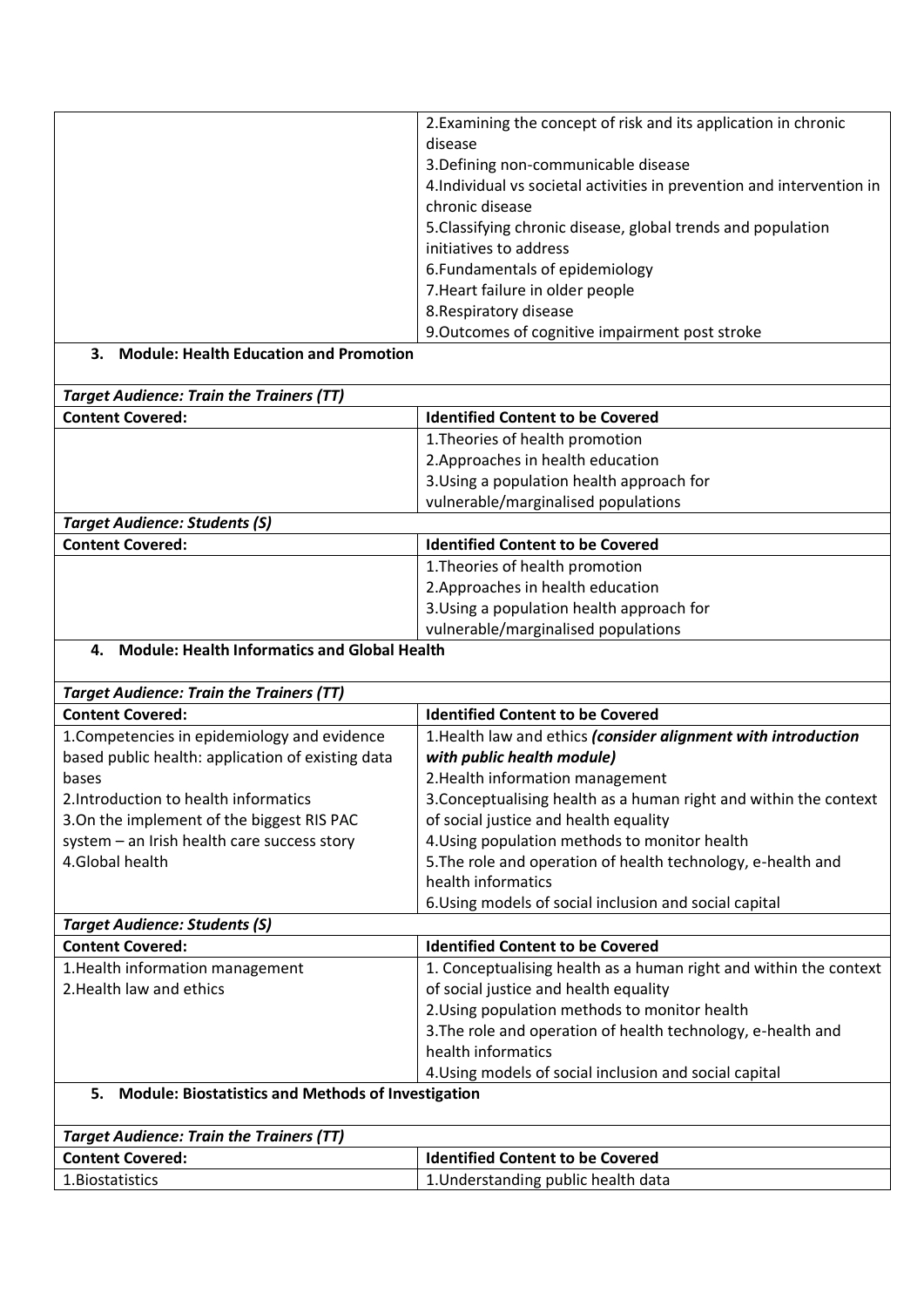|                                      | 2. Understanding clinical studies                                                 |
|--------------------------------------|-----------------------------------------------------------------------------------|
|                                      | 3. Hypothesis and null hypothesis: how to understand their use<br>and development |
|                                      | 4. How to use biostats: calculating and understanding confidence                  |
|                                      | intervals, the use of chi square, t-test, ANOVA and p values                      |
|                                      | 5. Understand standard scores, z scores etc for probabilities                     |
|                                      | 6. Linear and regression models                                                   |
|                                      | 7. Residuals and variability analysis and using the R-studio                      |
|                                      | statistical package                                                               |
| <b>Target Audience: Students (S)</b> |                                                                                   |

| <b>Content Covered:</b> | <b>Identified Content to be Covered</b>                                                                                                                                                           |
|-------------------------|---------------------------------------------------------------------------------------------------------------------------------------------------------------------------------------------------|
|                         | 1. Biostatistics                                                                                                                                                                                  |
|                         | 2. Understanding public health data                                                                                                                                                               |
|                         | 3. Understanding clinical studies                                                                                                                                                                 |
|                         | 4Hypothesis and null hypothesis: how to understand their use<br>and development                                                                                                                   |
|                         | 5. How to use biostats: calculating and understanding confidence<br>intervals, the use of chi square, t-test, ANOVA and p values<br>6. Understand standard scores, z scores etc for probabilities |
|                         | 7. Linear and regression models                                                                                                                                                                   |
|                         | 8. Residuals and variability analysis and using the R-studio                                                                                                                                      |
|                         | statistical package                                                                                                                                                                               |

| <b>Target Audience: Train the Trainers (TT)</b> |                                                                  |
|-------------------------------------------------|------------------------------------------------------------------|
| <b>Content Covered:</b>                         | <b>Identified Content to be Covered</b>                          |
|                                                 | 1. Deciding and discrimination of the research approach: what do |
|                                                 | you want to find out and how to generate a related research      |
|                                                 | question                                                         |
|                                                 | 2. Rigour, ethics and research integrity                         |
|                                                 | 3. Methods of analysis (supplementary to biostats)               |
|                                                 | 4. Using technology for research data management                 |
|                                                 | 5. Research: paradigms, traditions and application               |
|                                                 | 6. How to frame findings, discussion, conclusions and            |
|                                                 | recommendations in the context of public health and chronic      |
|                                                 | disease                                                          |
| <b>Target Audience: Students (S)</b>            |                                                                  |
| <b>Content Covered:</b>                         | <b>Identified Content to be Covered</b>                          |
|                                                 | 1. Deciding and discrimination of the research approach: what do |
|                                                 | you want to find out and how to generate a related research      |
|                                                 | question                                                         |
|                                                 | 2. Rigour, ethics and research integrity                         |
|                                                 | 3. Methods of analysis (supplementary to biostats)               |
|                                                 | 4. Using technology for research data management                 |
|                                                 | 5. Research: paradigms, traditions and application               |
|                                                 | 6. How to frame findings, discussion, conclusions and            |
|                                                 | recommendations in the context of public health and chronic      |
|                                                 | disease                                                          |
| <b>Module: Leadership and Management</b><br>7.  |                                                                  |

*Target Audience: Train the Trainers (TT)*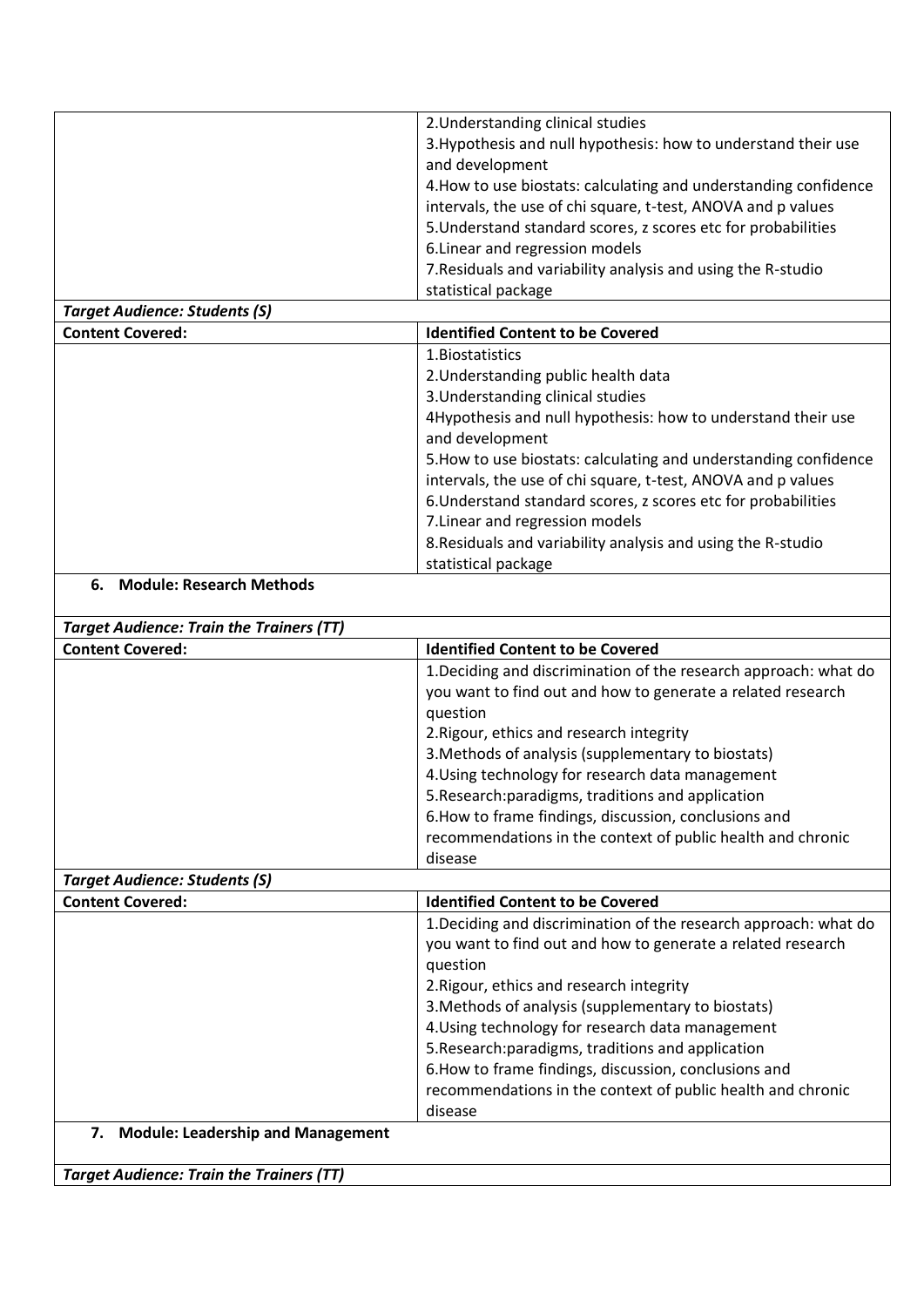| <b>Content Covered:</b>                                     | <b>Identified Content to be Covered</b>                             |
|-------------------------------------------------------------|---------------------------------------------------------------------|
| 1. Leadership in healthcare                                 | 1. Leadership and management concepts, styles, theories and         |
| 2. Management of change as part of public health            | processes                                                           |
| training                                                    | 2. Transferring leadership and management theory to practice:       |
| 3. Clinical leadership                                      | planning, organization, implementation and evaluation               |
| 4. Leadership and change management                         | 3. Using effective decision-making in leadership roles              |
|                                                             | 4. Psychological theories of communication and their application    |
|                                                             | for leadership and management                                       |
|                                                             | 5. Project management                                               |
|                                                             | 6. Using Key Performance Indicators (KPI's): how to develop KPI's,  |
|                                                             | operationalize and evaluate with specific application to            |
|                                                             | organizations and public health                                     |
|                                                             | 7. Ethics of public health management                               |
|                                                             | 8. Designing and implementing strategy for public health            |
| <b>Target Audience: Students (S)</b>                        |                                                                     |
| <b>Content Covered:</b>                                     | <b>Identified Content to be Covered</b>                             |
| 1. Leadership in healthcare                                 | 1. Leadership and management concepts, styles, theories and         |
|                                                             | processes                                                           |
|                                                             | 2. Transferring leadership and management theory to practice:       |
|                                                             | planning, organization, implementation and evaluation               |
|                                                             | 3. Using effective decision-making in leadership roles              |
|                                                             | 4. Psychological theories of communication and their application    |
|                                                             | for leadership and management                                       |
|                                                             | 5. Project management                                               |
|                                                             | 6. Using Key Performance Indicators (KPI's): how to develop KPI's,  |
|                                                             | operationalize and evaluate with specific application to            |
|                                                             | organizations and public health                                     |
|                                                             | 7. Ethics of public health management                               |
|                                                             | 8. Designing and implementing strategy for public health            |
|                                                             | 9. Management of change as part of public health training           |
|                                                             | 10. Clinical leadership                                             |
|                                                             | 11. Leadership and change management                                |
| 8. Person Centred care and International Clinical Practicum |                                                                     |
|                                                             |                                                                     |
| <b>Target Audience: Train the Trainers (TT)</b>             |                                                                     |
| <b>Content Covered:</b>                                     | <b>Identified Content to be Covered</b>                             |
| 1. Introduction to person centred care                      | 1. Patient centred care in community and clinical nursing           |
|                                                             | 2. Making a move from bio-medical approaches to healthcare to       |
|                                                             | psychosocial approaches in health care: the person centred          |
|                                                             | approach                                                            |
|                                                             | 3. Models of person centred care                                    |
|                                                             | 4. Moving from person centred care to community centred care        |
|                                                             | 5. Understanding communication and the development of               |
|                                                             | therapeutic and helping relationships with individuals, families    |
|                                                             | and communities                                                     |
|                                                             | 6. Cultural diversity and flexible care – understanding the balance |
|                                                             | between ethnocentrism and cultural relativity within public         |
|                                                             | health                                                              |
|                                                             | 7. Reorientation to person centred policy, legislation and          |
|                                                             | organizational systems                                              |
| <b>Target Audience: Students (S)</b>                        |                                                                     |